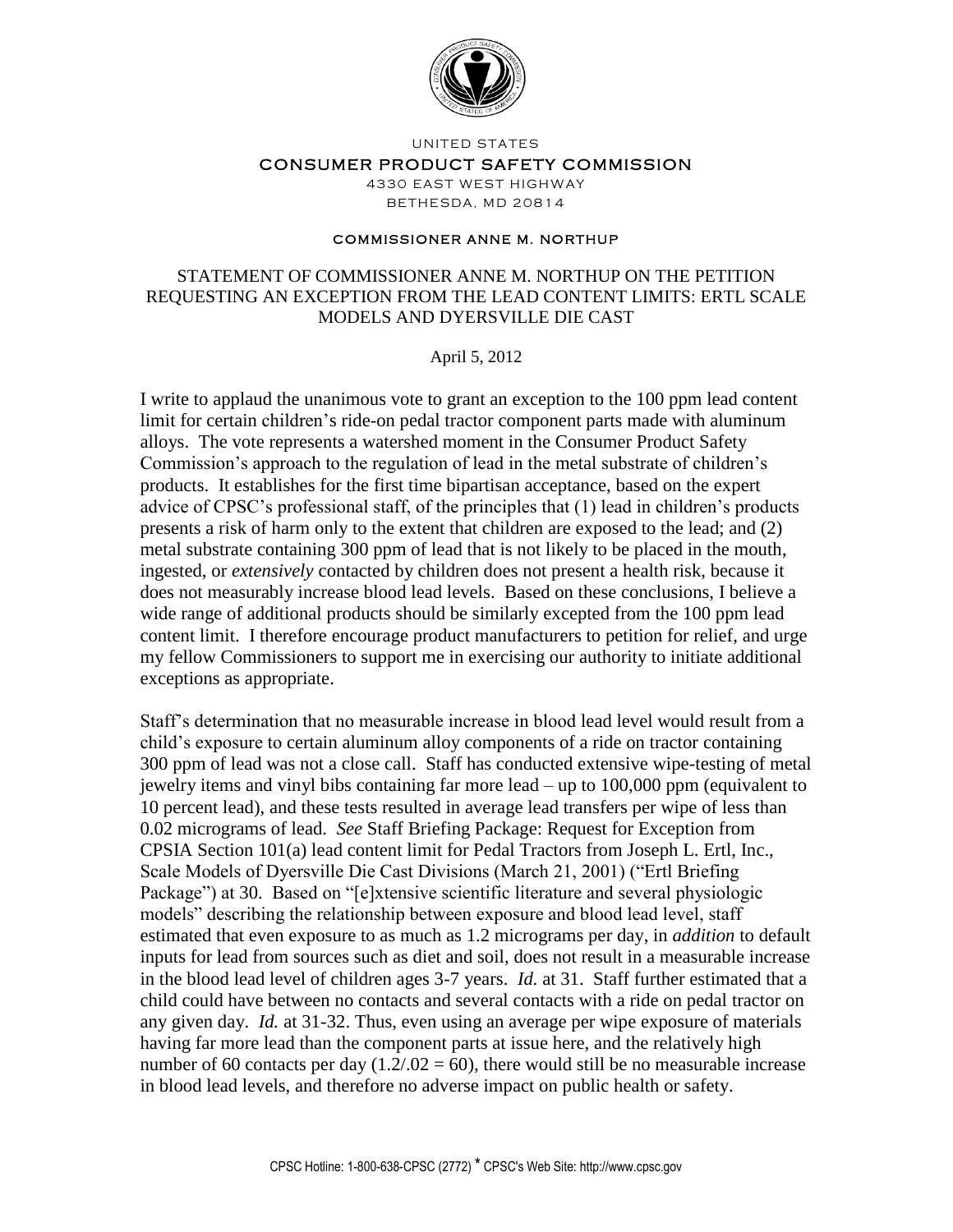Notably, Ertl also satisfied the other criteria for the grant of an exception to the 100 ppm lead content limit, based on circumstances that are likely present in connection with many other products containing lead in metal substrate. The CPSC has authority to except from the 100 ppm lead content limit a product, class of product, material, or component part that, in addition to not resulting in a measurable increase in the blood lead level of a child: (1) requires the inclusion of lead because it is not *practicable* or not technologically feasible to manufacture it by removing excessive lead or by making the lead inaccessible; and (2) is not likely to placed in the mouth or ingested. 15 U.S.C. §  $1278a(b)(1)(A)(i)-(iii)$ .

Practicability is evaluated on a case-by-case basis taking into account a number of factors, including the utility of the substitute material, the availability of materials with less than 100 ppm lead, relative cost, inaccessibility considerations, conformity assurance and technological feasibility. Ertl Briefing Package at 2, n. 1. The CPSC concluded that it was not practicable for Ertl to manufacture the pedal tractor components using aluminum alloy with 100 ppm of lead, in part because the minimum quantity available for purchase represented a seven year supply at Ertl's rate of manufacture, and would require about 15% of the company's yearly sales to purchase it. Ertl Briefing Package at 13. Other materials, such as plastic, zinc or steel were determined not to be practicable, because they would either change the "appearance" of the product, result in a much heavier product, or require Ertl to invest in new metal stamping technology and training, which would increase the per unit production cost. Ertl Briefing Package at 3. Staff had a choice between recommending that Ertl be required to use aluminum alloy containing 200 ppm or 300 ppm of lead, both of which were equally attainable in the quantities needed. Staff concluded that 300 ppm was practicable, because the 200 ppm alloy would increase manufacturing costs by 1% over that of the 300 ppm alloy. *Id.* Making the aluminum alloy inaccessible by introducing a covering was deemed not practicable because it "would represent a change in [the] current manufacturing process." *Id.* 

While practicability must be assessed on a case-by-case basis, several important principals can be gleaned from staff's approach to the Ertl petition. First, a petitioner may be entitled to retain the current appearance of a product for "aesthetic" reasons, i.e., metal vs. plastic, if its customers prefer it. *Id.* Indeed, significant differences in "general appeal to consumers" can support considering a model made with a different material to be a "different product." *Id.* at 20. In addition, a petitioner need not undermine the functionality of the product in order to reduce its lead content, by, for instance, increasing its weight to an extent that impedes maneuverability. The Ertl case also highlights the importance of cost differentials. The fact that introduction of a new material would increase the cost of manufacture by necessitating a change in the manufacturing process was a factor in favor of granting the petition. Indeed, even a 1% increase in total manufacturing cost justified favoring aluminum alloy with 300 ppm of lead over aluminum alloy with 200 ppm of lead. The accessibility of an alternative with less lead is also key, and in that regard, the mere fact that a market exists does not warrant a finding of practicability. As the Ertl case demonstrates, the need to warehouse amounts in excess of that needed for ongoing manufacturing purposes also weighs against a finding of practicability.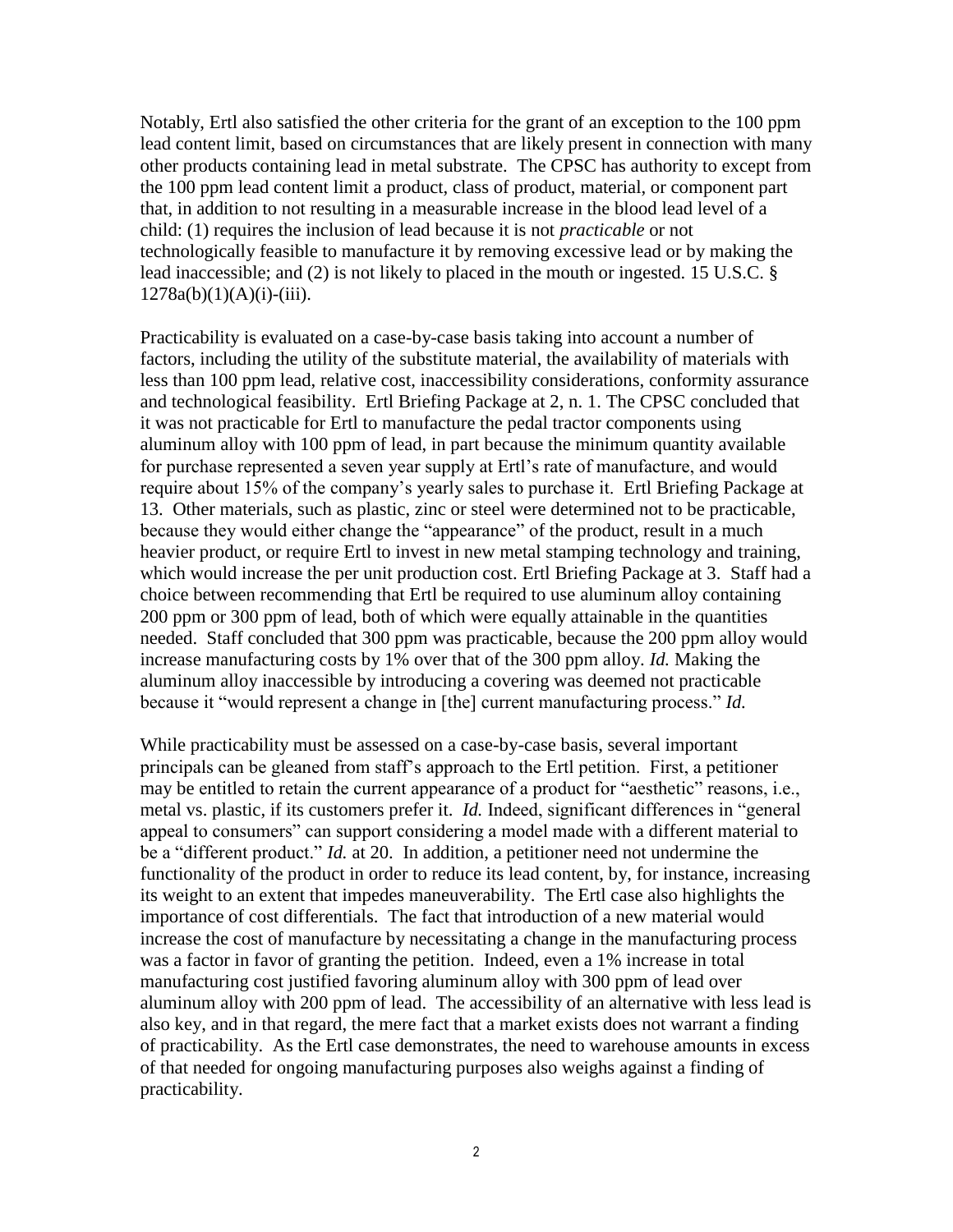With regard to the likelihood that a component will be placed in the mouth or ingested, the size and location of the component are central considerations. So long as the component is too large to be ingested or placed in the mouth, the only route of lead exposure is through hand to mouth activity. And as staff's health sciences experts concluded, components containing 300 ppm of lead in metal substrate that are not "extensively contacted by children" do not expose children to sufficient lead through hand to mouth contact to measurably increase blood lead levels. *See* Draft *Federal Register* Notice – Petition Requesting Exception from Lead Content Limits; Notice Granting Exception (as amended March 30, 2012) at 5. Notably, in the case of the Ertl ride on tractor, this included the main body casting, which CPSC's human factors experts determined was the component most likely to be touched by a child playing on the tractor. Ertl Briefing Package at 26.

Based on staff's analysis of the Ertl petition and the principles that can be derived from it, there are other candidates for potential exception. These include: tricycles, scooters, certain sporting equipment, hobby horses, pogo sticks, and skate boards, just to name a few that come readily to mind.

While I am pleased that the functional purpose exception included with the 2011 amendments to the Consumer Product Safety Improvement Act may have greater utility than I feared, recognition of these principles comes too late and at far greater cost than was necessary. As originally enacted, the CPSIA permitted the Commission to exclude from the reduced lead limits products that would neither "result in the absorption of any lead into the human body, taking into account normal and reasonably foreseeable use and abuse of such product by a child," nor have any other adverse impact on health or safety. CPSIA § 101(b)(1). It is clear from staff's conclusion in the Ertl case that many product components containing 300 ppm – or even 600 ppm  $-$  of lead in metal substrate that are too large to be ingested or placed in the mouth would not result in the *measurable*  absorption of any lead. Yet the Commission determined in 2008 that the absorbability exclusion could never be satisfied by any material, product or component. During the succeeding three years, many businesses that might satisfy the criteria applied in Ertl under the new functional purpose exception have closed, substantially reduced their product line, or compromised the durability or functionality of their products, because they could not practicable reduce the lead in their products, despite the fact that the products presented no risk of meaningful lead exposure.

The Ertl petition vote similarly highlights the unnecessary economic harm caused by the Commission's party-line vote to reduce the lead standard to 100 ppm based on the questionable conclusion that there is no product, class of products, materials or components for which it is not "technologically feasible" to do so. Most obviously, the conclusion was reached for aluminum alloy, which we now know does not present a risk of harm to children at 300 ppm of lead when used in larger component parts. The testing that underlies staff's conclusion that such aluminum alloy is not a health risk could support the same finding for other metal substrate containing 300 ppm of lead when used in a component that is not ingestible or able to be placed in the mouth. But instead of